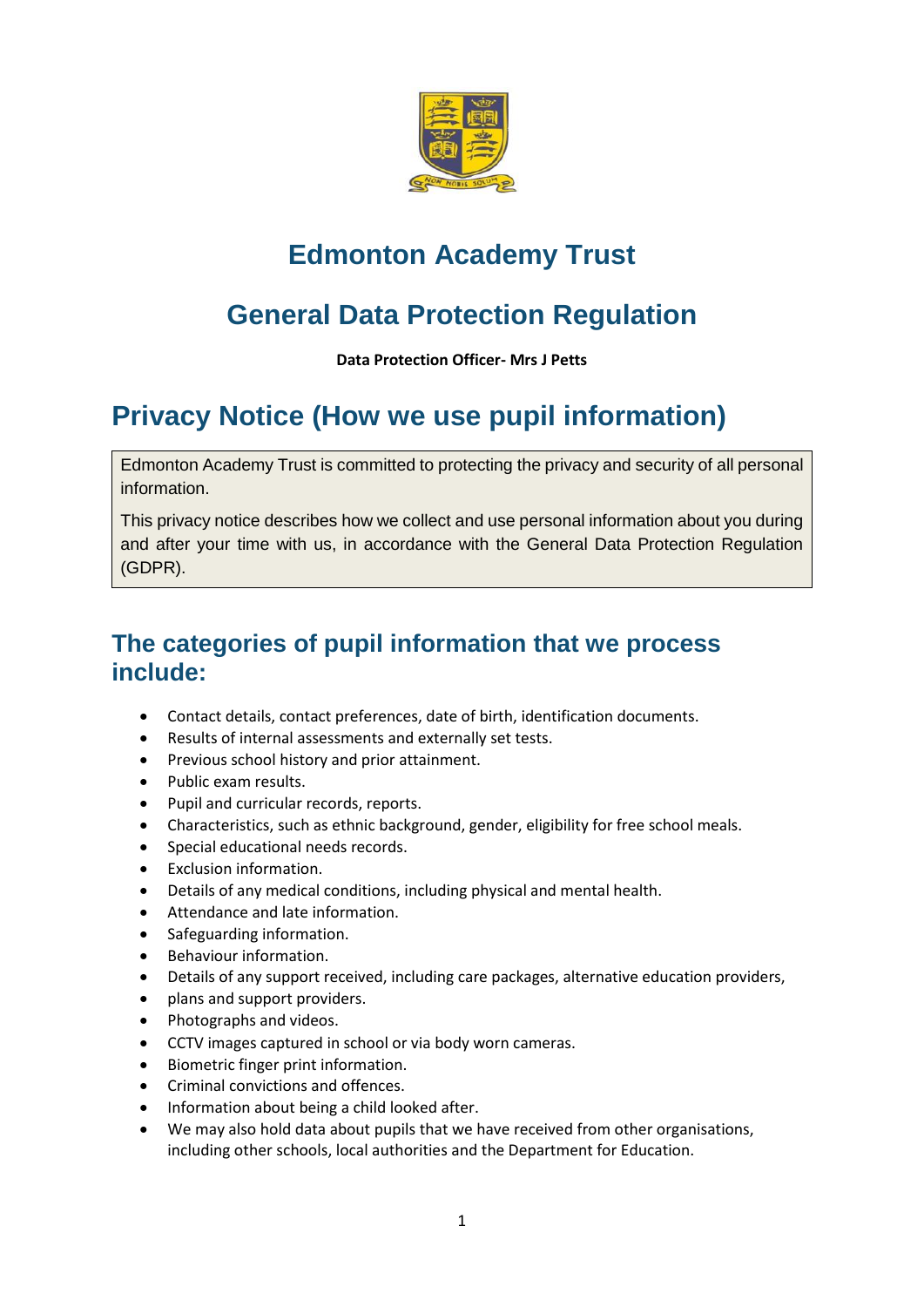## **Why we collect and use pupil information**

We collect and use pupil information, for the following purposes:

- to support pupil learning
- to monitor and report on pupil attainment progress
- to provide appropriate pastoral care
- to assess the quality of our services
- to keep children safe (food allergies, or emergency contact details)
- to meet the statutory duties placed upon us for DfE data collections

Under the General Data Protection Regulation (GDPR), the lawful bases we rely on for processing pupil information are:

We collect and use pupil information under:

- the GDPR Article 6 (c) for example where we are required to do so by the Education Act 1996
- the GDPR Article 6 (d) and 9 (c) for example critical health information about pupils
- that may put them at risk
- the GDPR Article 6 (a) for example where data has been supplied by the parent for use in the school setting e.g. information about family preferences in respect of religion

Full details of the legal basis for our data use is given in our Data Protection Impact Assessments which are available on request.

Note that Health professionals commonly gather data in school settings for a variety of purposes. This data is not held by the school.

## **Collecting pupil information**

We collect pupil information via:

- Data Collection Sheets issued each year at Parents Evenings.
- Registration forms when your child starts at this School.
- Common Transfer File (CTF) or secure file transfer from any previous schools.

Pupil data is essential for the schools' operational use. Whilst the majority of pupil information you provide to us is mandatory, some of it requested on a voluntary basis. In order to comply with the data protection legislation, we will inform you at the point of collection, whether you are required to provide certain pupil information to us or if you have a choice in this.

## **Storing pupil data**

We hold pupil data securely for the set amount of time shown in our data retention schedule. For more information, please contact the Data Protection Officer.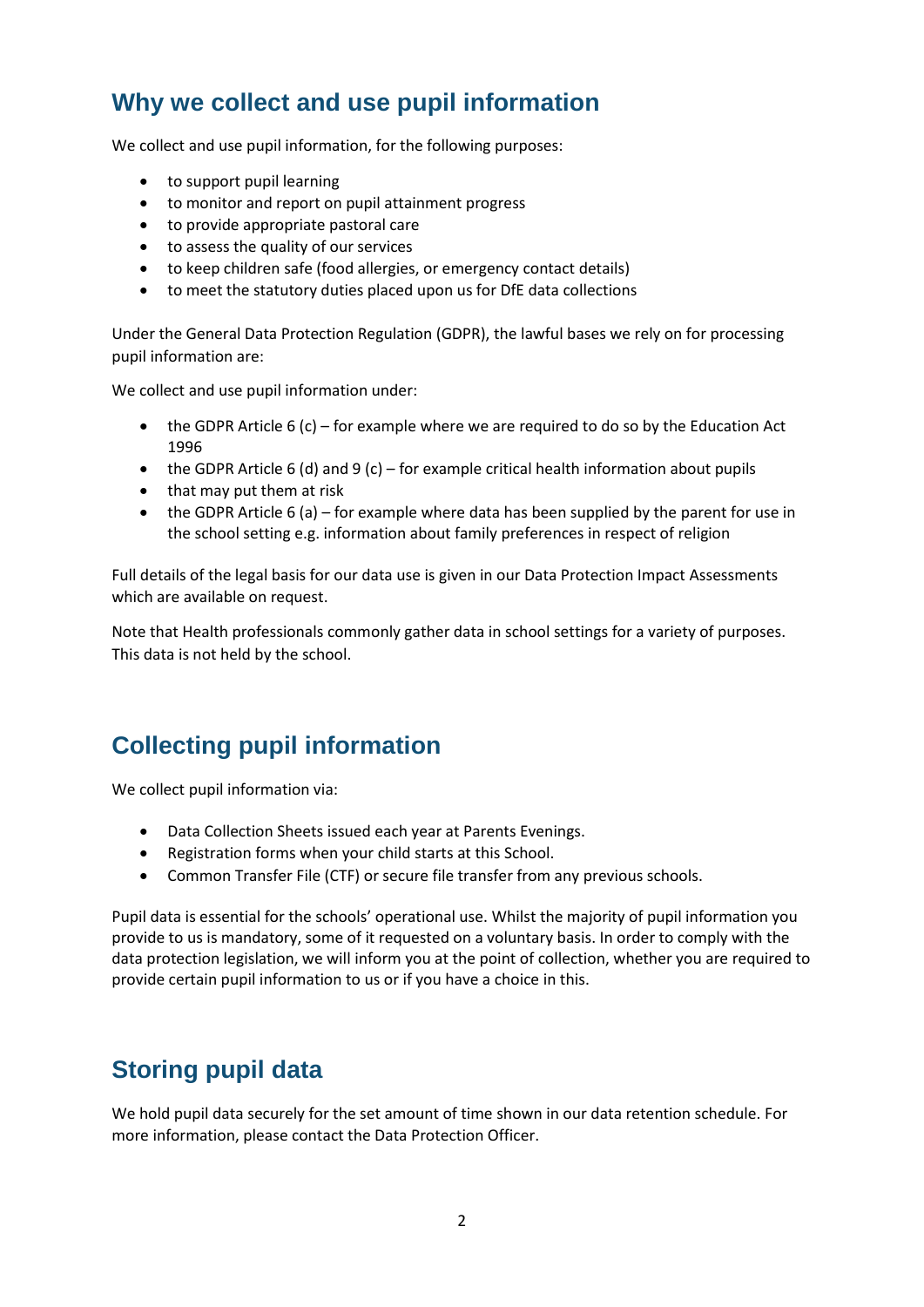## **Who we share pupil information with**

We routinely share pupil information with:

- Our local authority to meet our legal obligations to share certain information with it, such as safeguarding concerns and exclusions.
- Other local authorities to meet our legal obligations to share certain information with it, such as safeguarding concerns and exclusions.
- The Department for Education we share personal data with the DfE on a statutory basis. This is for statistical purposes and the return of the departmental censuses 3 contained within the Education Act 1996. Further guidance is available at <https://www.gov.uk/education/data-collection-and-censuses-for-schools>
- The pupil's family and representatives for progress and attainment updates.
- Examining bodies for statistical purposes and the marking and re-marking of public exams.
- Our regulator, Ofsted for summaries of exam outcomes.
- Suppliers and service providers to enable them to provide the service we have contracted them for.
- Financial organisations to comply with academy funding requirements.
- Health authorities for the establishment and management of inoculation programmes, for the prevention of infectious and contagious illness.
- Health and social welfare organisations– evaluate and improve policies on children's social care, – for the provision of medical treatment and the management of healthcare services.
- Professional advisers/bodies and consultants to obtain legal advice, for the establishment, exercise or defence of legal claims.
- Social Services for safeguarding and wellbeing purposes.
- Police forces, courts, tribunals for the prevention and detection of crime, in response to a lawful request for information.
- Insurance companies if there is an accident, for the establishment, exercise or defence of legal claims.

## **Why we regularly share pupil information**

We do not share information about our pupils with anyone without consent unless the law and our policies allow us to do so.

We share pupils' data with the Department for Education (DfE) on a statutory basis. This data sharing underpins school funding and educational attainment policy and monitoring.

We are required to share information about our pupils with our local authority (LA) and the Department for Education (DfE) under section 3 of The Education (Information About Individual Pupils) (England) Regulations 2013.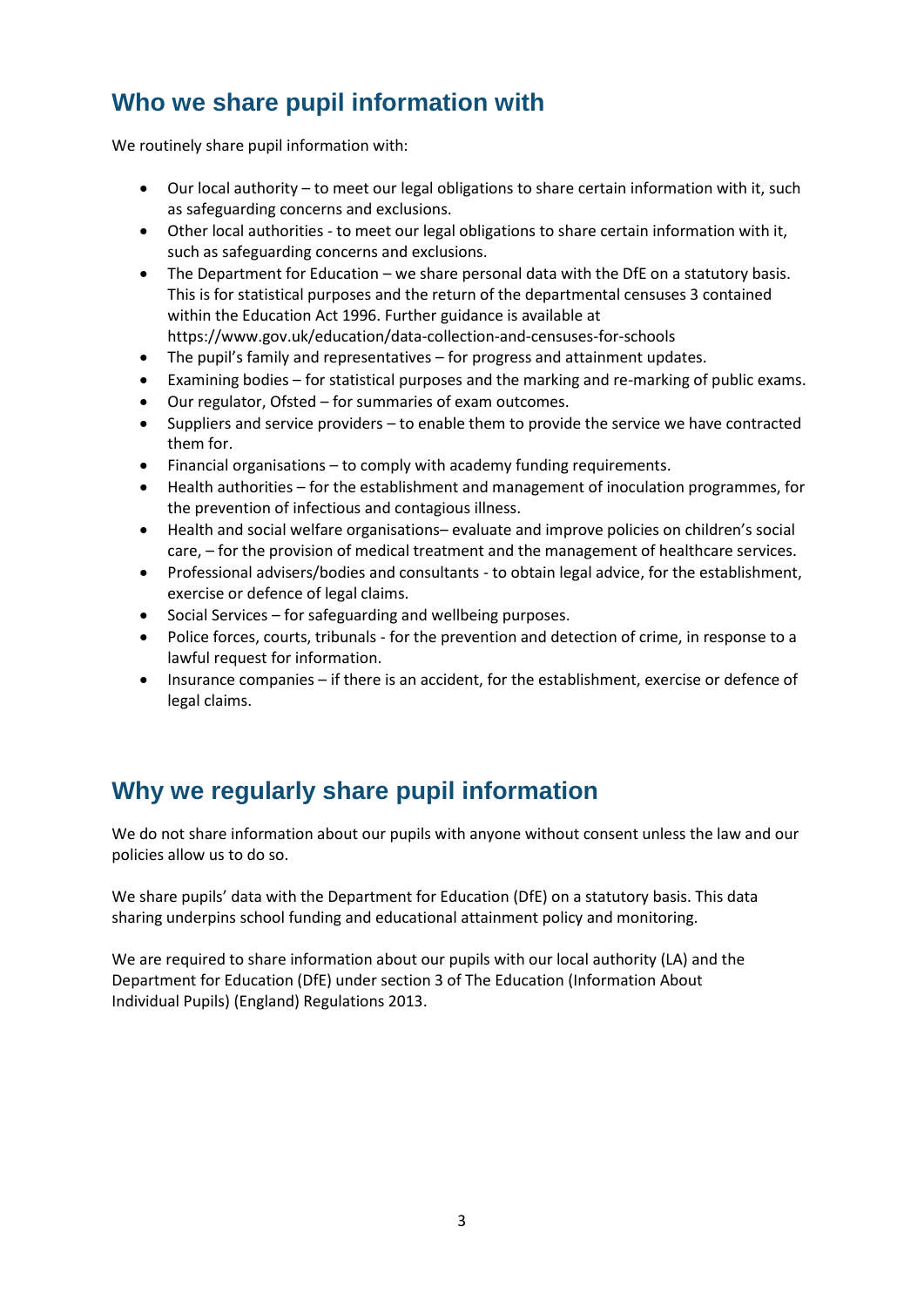# **Youth support services**

### **Pupils aged 13+**

Once our pupils reach the age of 13, we also pass pupil information to our local authority and / or provider of youth support services as they have responsibilities in relation to the education or training of 13-19 year olds under section 507B of the Education Act 1996.

This enables them to provide services as follows:

- youth support services
- careers advisers

The information shared is limited to the child's name, address and date of birth. However, where a parent or guardian provides their consent, other information relevant to the provision of youth support services will be shared. This right is transferred to the child / pupil once they reach the age 16*.*

### **Pupils aged 16+**

We will also share certain information about pupils aged 16+ with our local authority and / or provider of youth support services as they have responsibilities in relation to the education or training of 13-19 year olds under section 507B of the Education Act 1996.

This enables them to provide services as follows:

- post-16 education and training providers
- youth support services
- careers advisers

For more information about services for young people, please visit our local authority website.

#### **Biometric Data**

We store pupil's fingerprints (biometric data) in order to identify them when purchasing food and drink in the school canteen. In order to store this data, we seek consent from parents for those pupils under the age of 18 or the pupil themselves where he is 18 or over (in accordance with the Protection of Freedoms Act 2012).

#### **How Government uses your data**

The pupil data that we lawfully share with the DfE through data collections:

- underpins school funding, which is calculated based upon the numbers of children and their characteristics in each school.
- informs 'short term' education policy monitoring and school accountability and intervention (for example, school GCSE results or Pupil Progress measures).
- supports 'longer term' research and monitoring of educational policy (for example how certain subject choices go on to affect education or earnings beyond school)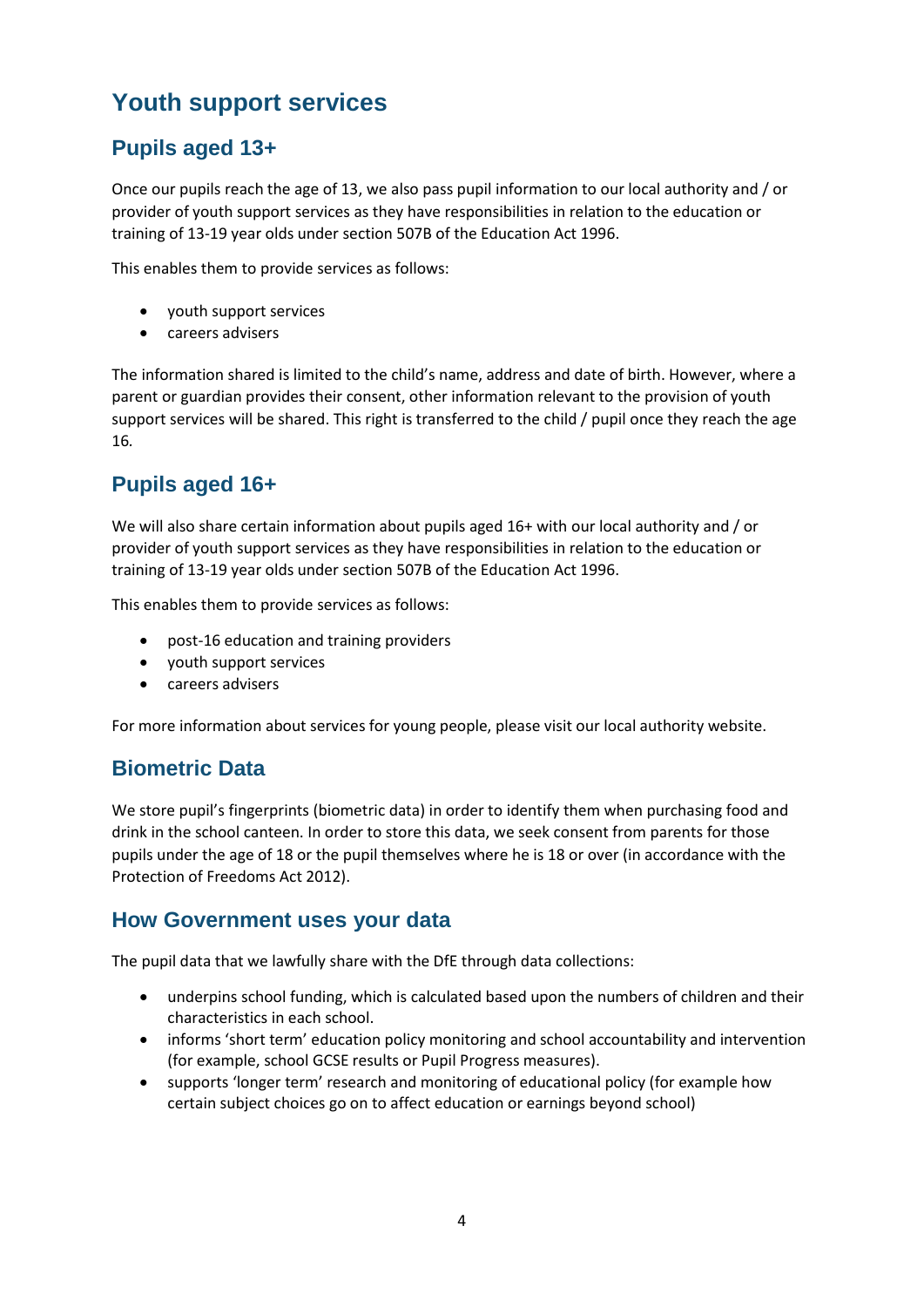#### **Data collection requirements**

To find out more about the data collection requirements placed on us by the Department for Education (for example; via the school census) go to [https://www.gov.uk/education/data](https://www.gov.uk/education/data-collection-and-censuses-for-schools)[collection-and-censuses-for-schools](https://www.gov.uk/education/data-collection-and-censuses-for-schools)

#### **The National Pupil Database (NPD)**

Much of the data about pupils in England goes on to be held in the National Pupil Database (NPD).

The NPD is owned and managed by the Department for Education and contains information about pupils in schools in England. It provides invaluable evidence on educational performance to inform independent research, as well as studies commissioned by the Department.

It is held in electronic format for statistical purposes. This information is securely collected from a range of sources including schools, local authorities and awarding bodies.

To find out more about the NPD, go to

[https://www.gov.uk/government/publications/national-pupil-database-user-guide-and](https://www.gov.uk/government/publications/national-pupil-database-user-guide-and-supporting-information)[supporting-information](https://www.gov.uk/government/publications/national-pupil-database-user-guide-and-supporting-information)

#### **Sharing by the Department**

The law allows the Department to share pupils' personal data with certain third parties, including:

- schools and local authorities
- researchers
- organisations connected with promoting the education or wellbeing of children in England
- other government departments and agencies
- organisations fighting or identifying crime

For more information about the Department's NPD data sharing process, please visit: <https://www.gov.uk/data-protection-how-we-collect-and-share-research-data>

Organisations fighting or identifying crime may use their legal powers to contact DfE to request access to individual level information relevant to detecting that crime. Whilst numbers fluctuate slightly over time, DfE typically supplies data on around 600 pupils per year to the Home Office and roughly 1 per year to the Police.

For information about which organisations the Department has provided pupil information, (and for which project) or to access a monthly breakdown of data share volumes with Home Office and the Police please visit the following website: [https://www.gov.uk/government/publications/dfe](https://www.gov.uk/government/publications/dfe-external-data-shares)[external-data-shares](https://www.gov.uk/government/publications/dfe-external-data-shares)

To contact DfE: <https://www.gov.uk/contact-dfe>